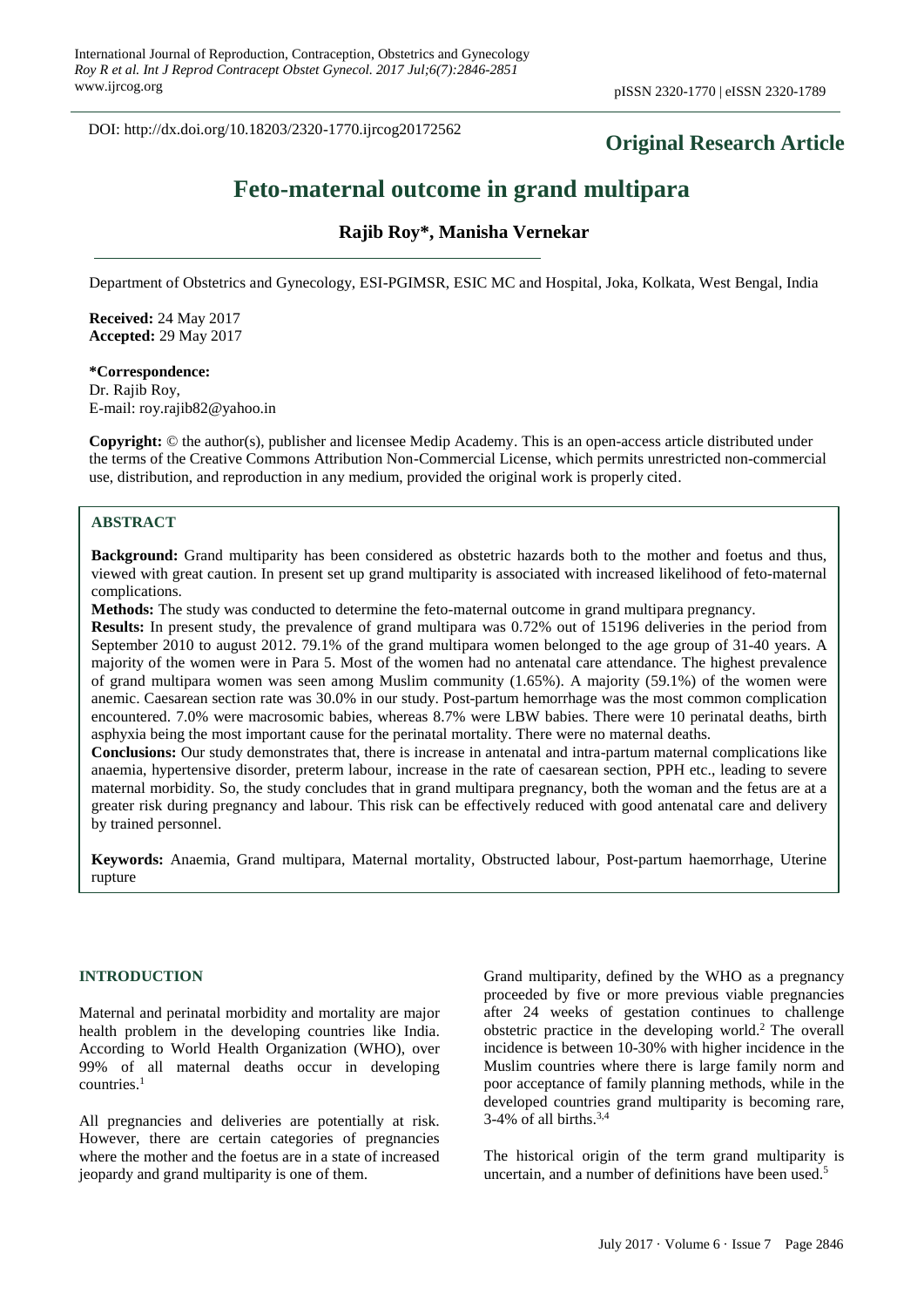The term Grand multipara introduced by Solomon's in 1934, describes a woman who has undergone five or more deliveries to what he called the dangerous multipara.<sup>6</sup> The International Federation of Gynaecology and Obstetrics (1993) define grand multiparity as delivery of the fifth to ninth infant, whereas delivery of the ten (or more) are considered being greatgrandmultiparas.<sup>7</sup>

Solomon's pointed out that maternal mortality was higher in grand multipara, which number increased steadily as parity became greater.

The problem of grand multipara in the developing countries is compounded by a high prevalence of low socioeconomic status, poor female literacy, and social deprivation, as well as inadequate performance of family planning initiatives.<sup>8</sup>

The complications of pregnancy in the grand multipara are increased risk of abortions, multiple pregnancy, abruptio placenta, placenta praevia, malpresentation, anaemia, post-partum haemorrhage, macrosomic babies, preterm labour etc. The chance of caesarean section is high due to malpresentation, malposition, cephalo pelvic disproportion  $\widehat{CPD}$  etc. As the situation is seen in the older women, medical as well as gynaecological conditions as seen to complicate these pregnancies more than those of lower parity.

In labour, there is failure of descent of the presenting part during the first stage of labour and arrest of cervical dilation leading to high caesarean section rate.<sup>10</sup> The perinatal morbidity and mortality in grand multipara is found to be high.<sup>9</sup> However, there is still controversy as some studies reported that grand multiparous women don't have an increased incidence of obstetric complications particularly in developed countries where there is satisfactory health care conditions.<sup>7, 11</sup>

During the last few decades the proportion of grand multipara has decreased in most developed countries because of a dramatic change in the practice of contraception and the acceptance of family planning methods.<sup>6</sup>

In present set, up grand multiparity is associated with increased likelihood of maternal and perinatal complications. Therefore, it is planned to estimate the prevalence of grand multipara pregnancy, to find out the different risk factors associated with the grand multipara pregnancy and to determine the maternal and neonatal outcome in grand multipara women in Regional Institute of Medical Sciences, Imphal.

## **METHODS**

The study was cross-sectional study carried out in the Department of Obstetrics and Gynaecology, Regional Institute of Medical Sciences, Imphal, Manipur, for a period of one and a half calendar year with effective from September 2010 to February 2012. All the cases of grand multipara women (parity  $\geq$  5) that have fulfilled the definition as per the study, with completed  $\geq 24$  weeks of gestation were included in the study. The study was conducted after the approval from the Institutional Ethical Committee, RIMS, Imphal.

The variables used as determinants for the maternal outcome were age; parity, socio-economic status, literacy, religion, habitat, period of gestation, obstetrical history, age of marriage; haemoglobin level etc. and variables for foetal outcome were Apgar score, birth weight, maturity, congenital anomalies, sex etc.

#### *Statistical analysis*

The observation of the study was recorded in a SPSS 16 version programme. The maternal and neonatal outcomes were analysed using descriptive test like mean, range and percentages and Chi-square test. P<0.05 was considered to be a statistical significance.

#### **RESULTS**

During the study period of 18 months (September 2010- February 2012), the total number of deliveries conducted was 15,196 deliveries, out of which, 110 were grand multiparas giving the prevalence of grand multipara as 0.72%.

The mean age of grand multiparous woman was  $35.12 \pm 3.99$  years. Most of the grand multipara women were found frequent with increasing age, 79.1% were between age group of 31-40 years.

#### **Table 1: Parity wise distribution of grand multipara women (n=110).**

| Parity | No. of cases | <b>Percent</b> |
|--------|--------------|----------------|
|        | 70           | 63.6           |
|        | 24           | 21.8           |
|        |              | 6.4            |
|        |              | 7.3            |
|        |              | በ ዓ            |

The mean parity was  $5.6\pm0.96$ , with parity range of  $5-9$  as shown in Table 1. The majority of the women belonged to Para 5 (63.6%). The highest parity seen was Para 9 in one woman. No family planning methods were adopted by most of the grand multipara women. Analysis of ANC showed a distinctly poorer attendance, with 61.8% documenting absolutely no ANC and only 38.2% with having ANC visits. Majority of the women belonged to rural area and hilly regions (77.3%) with poor access to health care facilities and family planning initiatives. About 60% were from poor class and 40% were from middle class. Thus, this shows increase prevalence of grand multiparity in lower socio-economic group. Education was another main factor for the increasing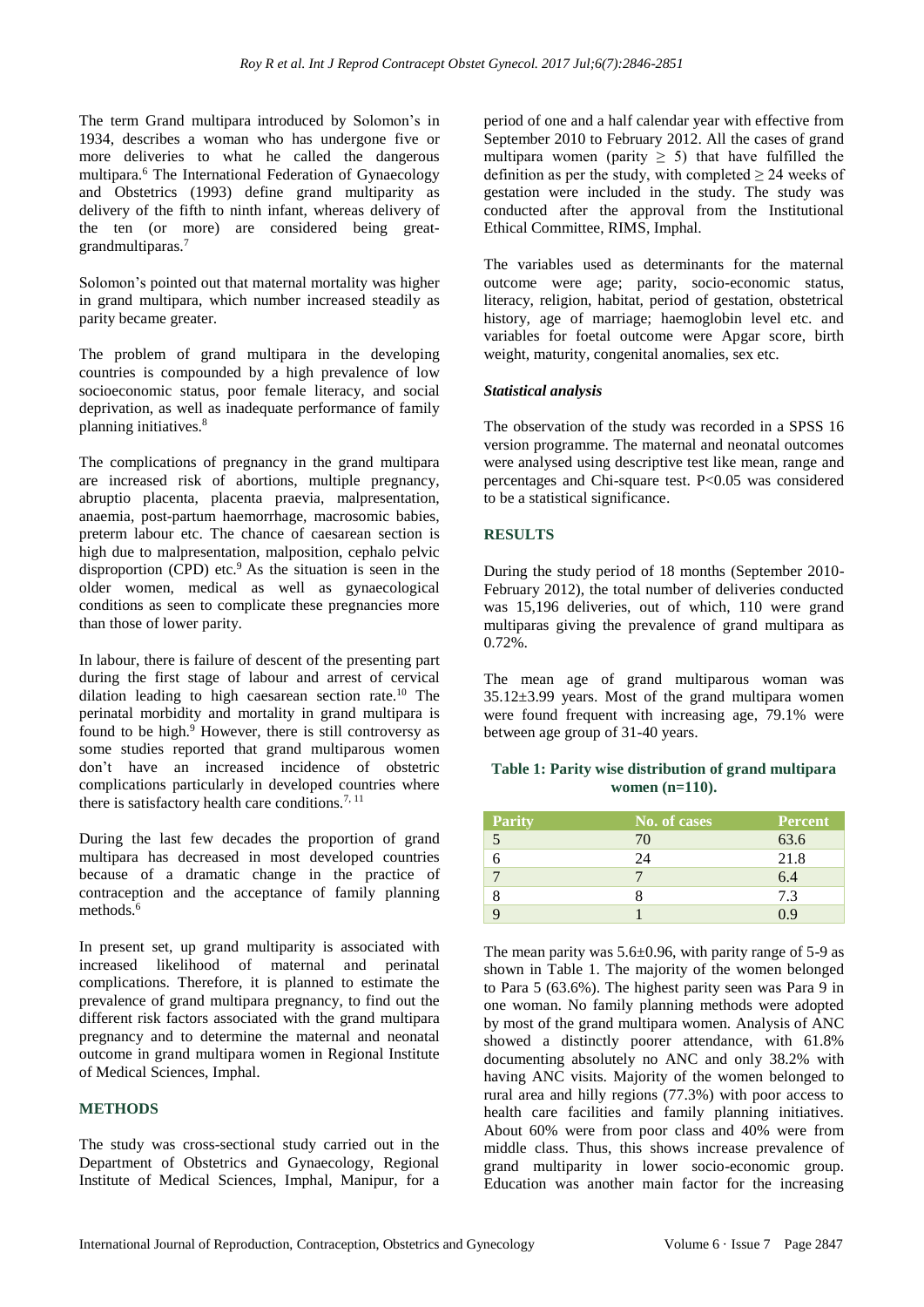incidence of grand multiparity. There were 54 (49.1%) illiterate women, 42 (38.2%) studied upto matriculate level and only 2 (1.8%) were graduated. Majority of them were house wives (76.4%).

Due to larger population of Hindu community in our study centre, each community were analysed separately according to the number of deliveries, it showed that the Muslim community were having high prevalence of grand multiparas (1.65%), followed by Christian (1.43%) and Hindu (0.47%). These findings were statistically significant  $(P=0.000)$ . Grand multipara groups were seen with predominance of early marriage. Large proportions were between 16-20 years (43.6%) at the time of marriage, 7.3% were < 15 years. Majority of grand multiparous women belonged to the gestation age 37-42 weeks (90%). There were  $3$  (2.7%) women crossed  $>42$ weeks and 8 (7.3%) preterm pregnancy.

In present study, anaemia was very high (59.1 %), out of which; 9 (8.2%) were having severe anaemia (Hb  $\leq$  7 gm %). Also, anaemia in pregnancy was the most common antepartum complication followed by PIH/pre-eclampsia, oligohydramnios, preterm pregnancy, APH, PROM, malpresentation, etc.

#### *Intra partum events*

Most of the women delivered within 6 hours (78.2%). The mean duration of labour was 4.8±4.613 hours; with maximum duration seen was 27 hours. Most of the women delivered vaginally without episiotomy (50.9%). A higher caesarean rate was noted (30.0%), out of which; 26 (23.6%) were emergency and 7 (6.4%) were elective basis. The incidence of instrumental delivery was 9.1%. Laparotomy was performed in two women for uterine rupture. The most common indication for caesarean section was Cephalo pelvic disproportion (42.5%), followed by foetal distress (18.2%), malpresentation/malposition (12.1%), etc.

#### **Table 2: Maternal morbidity in grand multipara women (n=110).**

| <b>Morbidity</b>                | <b>Number</b>               | <b>Percent</b> |
|---------------------------------|-----------------------------|----------------|
| Anaemia                         | 65                          | 59.1           |
| <b>PPH</b>                      | 31                          | 28.2           |
| PIH/pre-<br>eclampsia/eclampsia | 16                          | 14.5           |
| <b>APH</b>                      |                             | 6.3            |
| <b>Shock</b>                    | 5                           | 4.5            |
| ICU admission                   | 2                           | 1.8            |
| Uterine rupture                 | $\mathcal{D}_{\mathcal{L}}$ | 1.8            |
| Uterine inversion               |                             | 0.9            |

Malpresentation/malposition (6.3%) was the most common intrapartum complication encountered followed by prolonged 2nd stage of labour (3.6%), obstructed labour (2.7%), rupture uterus (1.8%), etc.

Primary PPH was the most common post-partum complication seen (24.54%), followed by perineal tear  $(12.7\%)$ , shock  $(4.5\%)$ , retained placenta  $(3.6\%)$  and secondary PPH (3.6%), respectively. There was one case of acute uterine inversion which was repositioned immediately.

Anaemia was the most common risk for maternal morbidity followed by PPH, PIH/preeclampsia/eclampsia, APH, etc as shown in Table 2. The maternal mortality during the study period was 85.54/lac women from the total deliveries. There were no maternal deaths in grand multiparas women.

#### *Neonatal outcome*

There were 114 total babies delivered. There were 10 perinatal deaths. Congenital anomalies were seen in 18 babies.

| <b>Characteristic</b> |              | Parity 5, $n$ $(\frac{6}{6})$ | <b>Parity 6-9 n</b> $(\% )$ | P value |
|-----------------------|--------------|-------------------------------|-----------------------------|---------|
| Hemoglobin $(gm\%)$   | $\leq 7$     | 2(22.2)                       | 7(77.8)                     | 0.060   |
|                       | $7.1 - 8$    | 5(62.5)                       | 3(37.5)                     |         |
|                       | $8.1 - 10$   | 33(68.8)                      | 15(31.2)                    |         |
|                       | >10          | 30(66.7)                      | 15(33.3)                    |         |
|                       | <b>NVD</b>   | 30(50.8)                      | 29(49.2)                    |         |
|                       | Operative*   | 29(85.3)                      | 5(14.7)                     |         |
| Mode of delivery      | Instrumental | 8(80)                         | 2(20)                       | 0.009   |
|                       | Abnormal**   | 3(42.9)                       | 4(57.1)                     |         |
|                       | < 2.5        | 5(62.5)                       | 3(37.5)                     |         |
|                       | $2.5 - 4$    | 58 (61.7)                     | 36(38.3)                    | 0.35    |
| Birth weight (Kg)     | >4           | 7(87.5)                       | 1(12.5)                     |         |

#### **Table 3: Association of parity groups and pregnancy event (n=110).**

\*operative- LSCS and laparotomy, in which 2 cases of laparotomy for uterine rupture was performed in Para 5 group, \*\*breech, twin delivery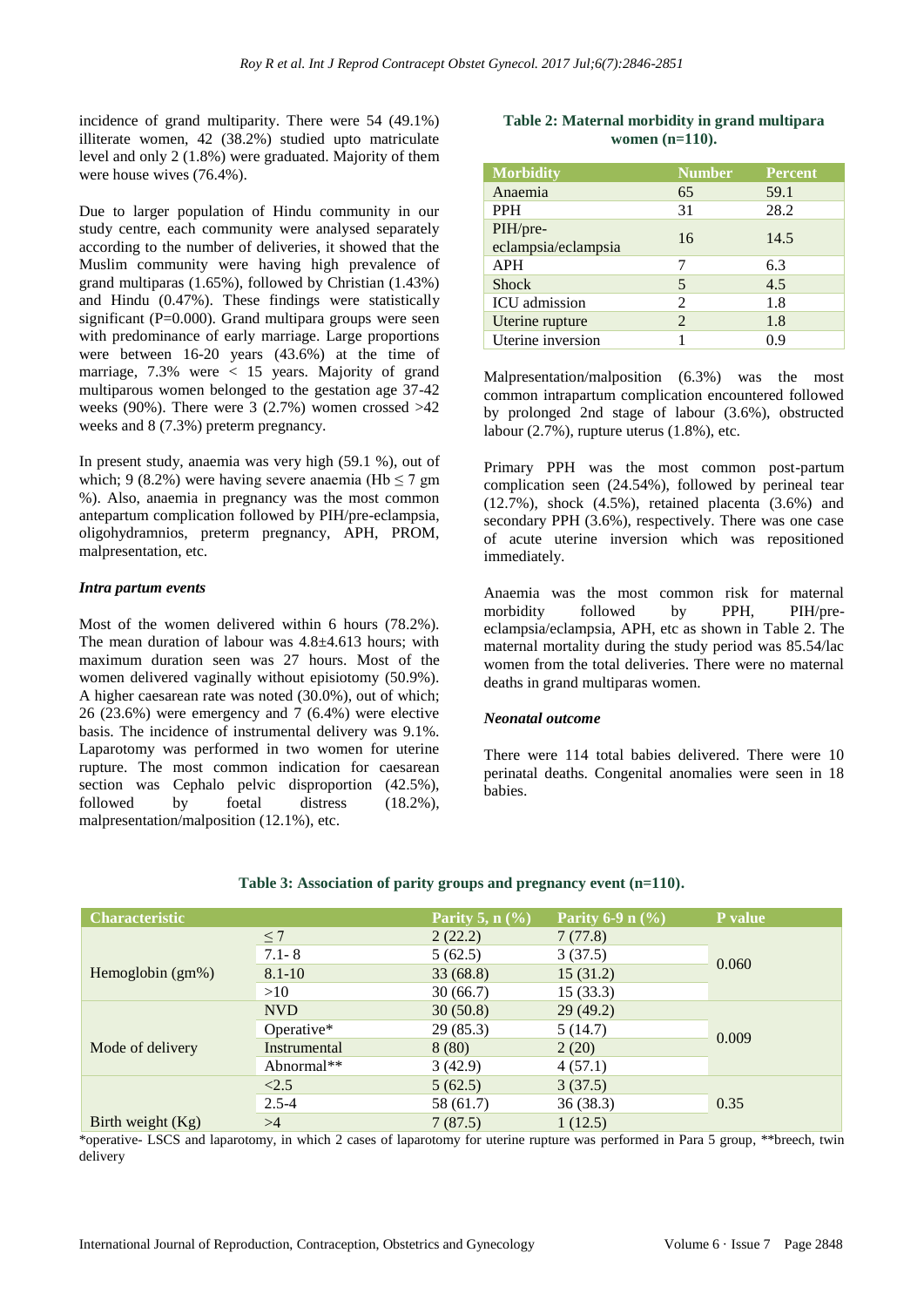Most of the babies weighed between 3.5-4.0 Kg (37.8%). In present study, 8 babies were macrosomic  $(>\!\!4Kg)$  and 10 were LBW (<2.5Kg).

Severe anaemia was more frequent among the higher parity (Para 6-9). Association of mode of delivery and parity groups were found significant  $(P<0.01)$  as shown in Table 3. Association of birth weight with the parity was also found to be significant. As the parity increases, macrosomia becomes frequent.

#### **DISCUSSION**

The issue of grand multiparity has gained importance in past few years. Due to associated risk of grand multiparity, maternal and fetal morbidity and mortality are also increased in this woman. <sup>12</sup> Grand multiparity is now less frequently encountered in Western obstetric practice because of increased use of family planning methods.<sup>13</sup>

The prevalence of grand multiparity in our study was 0.72%, while it has been found as 2.2% as reported by S Munim et al which is higher compared to present study.<sup>14</sup> The low prevalence of grand multipara in present study center might be due to adoption of family planning methods, National Rural Health Mission (NRHM) propaganda, awareness regarding high parity related complications, positive attitude and Government encouragement towards small family norm, maximum deliveries at first referral unit, etc.

In other way, the low prevalence in this study might be a reflection of the lack of antenatal care attendance since we documented as 61.8% unbooked women in present study. This could be because of time management, limited resources in the family as the majority of the women belonged to the low socio-economic class (60%) and negative perception resulting from previous pregnancies. Another reason may be due to belonging to rural area with poor access to the health care facilities.

About 79.1% grand multipara women were between 31- 40 years which was found slightly higher than the figure of 74.34% and 76.0% as reported by Methal A et al and Rayamajhi R et al, respectively.<sup>2,3</sup> Advanced maternal age is an independent risk factor for a number of antenatal medical disorder which potentially influence both maternal and neonatal morbidity and mortality.<sup>15</sup>

The present study revealed that grand multipara had low rate of ANC attendance (61.8%), a figure comparable to those reported by Ogendengbe OK et al (57.8%) and 56.6% by Rayis DA et al.<sup>11,16</sup>

Regarding the parity distribution, in present study, 63.6% of women were Para 5, however, D'souza K et al observed Para 7 as the maximum parity  $(33\%)$ <sup>5</sup> Among present grand multiparas, the highest parity was 9, seen in one woman. Rural residents constituted 77.3% of the grand multipara women compared to 60.38% as reported by Rayamajhi R et al.<sup>3</sup>

After analysing each community separately according to the total number of deliveries, it showed that the Muslim community were having high prevalence of grand multiparas (1.65%), followed by Christian (1.43%) and Hindu (0.47%). This finding was highly statistically significant ( $P=0.000$ ). Early marriage, large family norm, illiteracy and poor acceptance of modern family planning methods could have accounted for higher prevalence among Muslim women. D'Souza K et al reported higher prevalence among the Muslim community  $(97\%)$ .<sup>5</sup>

It was observed in present study that 60% belonged to the low socioeconomic status, also reported by Rizwan N et al, which accounts for the delay in intervention and poor prognosis in the event of complications in this group.<sup>10</sup> Majority of the women were literate (50.9%) whereas illiteracy was seen in 49.1%. These findings were contradictory with that of D'souza K et al<sup>5</sup> in which illiteracy was found among 87%.<sup>5</sup>

The results of the present study revealed early marriage with mean age of marriage of  $20.75 \pm 3.32$  years which was lower than  $29.72 \pm 2.09$  years reported by Ohonsi AO et al.<sup>8</sup> Pregnancy complications were more prevalent in this study, probably because of older maternal age groups.

Furthermore, it has been shown that, anemia in pregnancy was common. It was revealed that 59.1% of women had anaemia which was similar to a study done by D'souza K et al<sup>5</sup> (59%). Rizwan N et al represented highest incidence of anaemia (90%) and the lowest incidence was reported by Irvine et al (22%).<sup>10,17</sup> Hypertensive disorders in pregnancy were found in 14.5% of women in this study (eclampsia 0.9% and pre-eclampsia/PIH 13.6%) which was lower than reported by Munium et al  $(15.4\%)$ <sup>18</sup>

In present study, twin pregnancy rate was 3.6%, almost similar to that of Mutihir JT (3.2%) and Begum S  $(3.83\%)$ <sup>12,19</sup> Majority of the women delivered within < 6 hours of labour (78.2%) with the mean duration of 4.80 hours. The duration of the active phase of labour increases after the fourth child as suggested by Lyrenas S.<sup>20</sup>

Vaginal delivery was seen in 53.6% women, out of which, 2.7% required episiotomy. This finding was similar to that of Begum S  $(50\%)$ .<sup>12</sup> However, instrumental (vacuum) delivery was found to be 9.1% compared to a lower rate of 3.5% in Munim S et al thus, decreasing the caesarean section rate in this study.<sup>14</sup> The caesarean section rate was 30.0%, out of which 6.4% was elective. Shahida SM et al observed caesarean section rate as 32%. The higher caesarean section rate could be explained by CPD which attributed to macrosomia and pelvic contractures in grand multipara women.<sup>21</sup>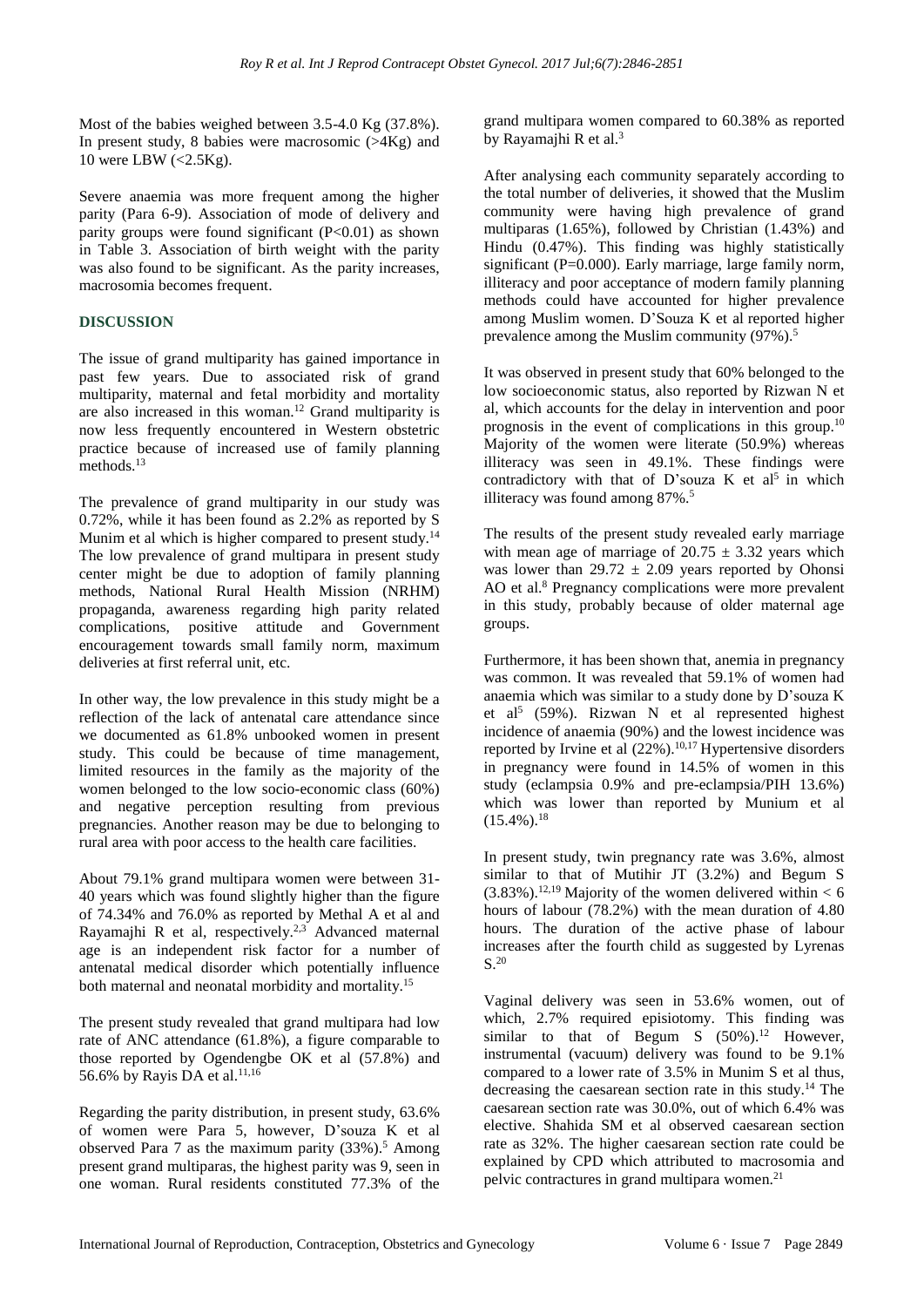Uterine rupture was seen in 2 women (1.8%), one following instrumental delivery and another unscarred uterus rupture, both requiring laparotomy. Benecke C et al also reported 2 cases of rupture uterus  $(1.9\%)$ .<sup>22</sup> Postpartum haemorrhage was the most common post-partum complication (28.14%) which was mostly due to uterine atony. This figure was comparable to 19% of Rizwan N et al. $10$ 

There was 4(3.6%) of retained placenta in which manual removal was done. The figure was 2.6% as reported by Humphrey M.<sup>23</sup> There was one case of retained twin. Maternal morbidity in present study was largely due to antepartum/intra partum complications like anaemia, primary PPH and hypertensive disorder. About 73.6% had hospital stay for around 5 days. Fortunately, there were no maternal deaths in present study. This could be due to proper diagnosis and early intervention of the lethal maternal morbidity. Similary, D'souza K et al also had no maternal deaths.<sup>5</sup> There were 15 maternal deaths as reported by Rayis D et al. $^{11}$ 

Macrosomia is responsible for intrapartum complications like birth trauma, shoulder dystocia, birth asphyxia, obstructed labour and increased rate of instrumental delivery. There was 7% fetal macrosomia and 8.7% of LBW babies. Yasmeen L et al documented 12% of macrosomia and 6% of LBW babies.<sup>24</sup> The incidence of shoulder dystocia was 3.6% mainly due to fetal macrosomia in contrast with 0.42% by Nordin NM et al.<sup>25</sup> We observed 15.8% of congenital anomalies in the new born. However, Yasir R et al found 4% and Rizwan N et al reported no congenital anomalies.<sup>10,15</sup>

In present study, there were 10 perinatal deaths out of 114 babies born giving the PMR as 87.72/1000 live births, while Eze J N et al reported PMR as 73.4/1000 deliveries.<sup>26</sup> The major contributing factor for the perinatal mortality was birth asphyxia (3.6%), serious congenital anomalies (2.7%), prematurity (2.7%) and abruptio placenta and rupture uterus (0.9%) and lack of advance Neonatal Intensive Care Unit in our study center. D'souza K et al documented 12 perinatal deaths in their study.<sup>5</sup>

The rate complications such as anaemia, hypertensive disorder, placenta previa, preterm labour, post-partum haemorrhage, obstructed labour, macrosomic babies, and perinatal deaths, all were higher in our study in comparison to other studies, which were reviewed. Currently, studies from developed countries are increasingly reporting fewer complications during pregnancy and labor among grand multiparas and obstetrical complications there among the grand multiparas are now independently associated with progressive maternal age. Hence, in these countries where the socioeconomic status of women is high and there is high standard of perinatal care, high parity is no longer considered a risk marker for obstetric complications. However, as shown in this study, grand multiparity is not so common in our center, but still it is associated with high maternal morbidity, perinatal morbidity and mortality. Hence, to reverse this trend, there must be widespread community enlightenment on the importance of limitation of family size and number of child births, should be encouraged to initiate ANC in health facilities where there is provision for emergency obstetric care early in pregnancy. There is need for community based studies in our environment accessing the knowledge and attitude of women with high parity towards contraception.

### **CONCLUSION**

Ever since Solomon's (1934) drew world's attention to what he called the dangerous multipara, emphasizing grand multiparity as a clinical entity in its own right and for several decades grand multiparity has been considered as an obstetric hazard both to the mother and fetus and thus, viewed with great caution.

The combination of grand multiparity and the lack of antenatal care seem to negatively affect the pregnancy outcome. Thus, they should be considered as high-risk pregnancies and should be treated with extra care.

Present study demonstrates that, there is increase in antenatal and intra-partum maternal complications like anaemia, hypertensive disorder, preterm labour, increase in the rate of caesarean section etc. and the incidence of postpartum haemorrhage in these women, leading to severe maternal morbidity.

So, the study concludes that in grand multipara pregnancy, both the woman and the fetus are at a greater risk during pregnancy and labour. This risk can be effectively reduced with good antenatal care and delivery by trained personnel. Emphasis on health education, provision of accessible and effective National Family Planning Initiatives as well as awareness of the adverse impact of high parity on obstetric performances should be intensified in our community.

#### **ACKNOWLEDGMENTS**

Authors express sincere gratitude to teachers and guide in the Deptartment of Obstetrics and Gynaecology, RIMS, Imphal for their constant source of inspiration and guidance. Authors are also grateful to all patients who have co-operated during present study.

*Funding: No funding sources Conflict of interest: None declared Ethical approval: The study was approved by the Institutional Ethics Committee*

#### **REFERENCES**

1. Nour NM. An introduction to maternal mortality. Rev Obstet Gynecol. 2008;1(2):77-81.